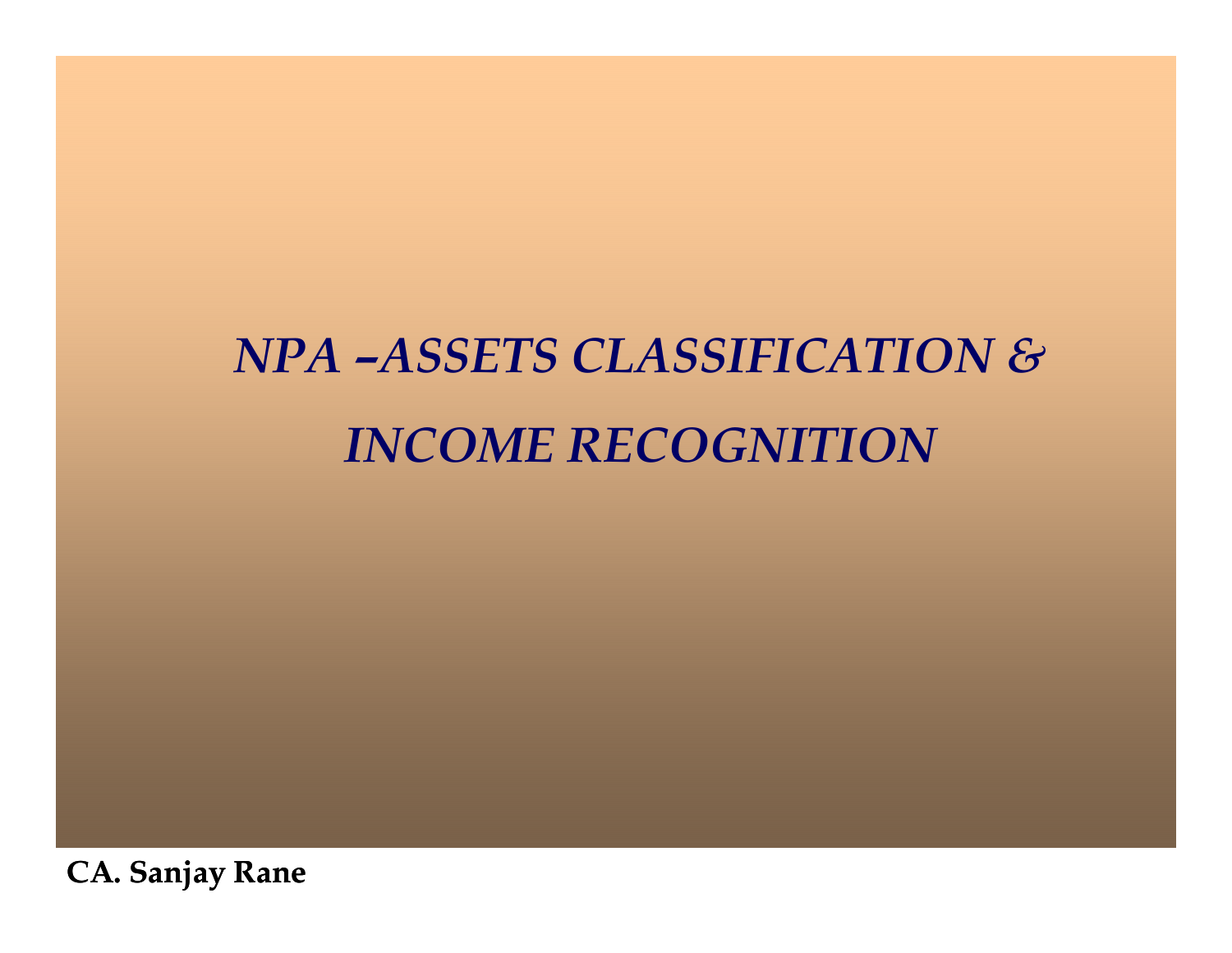### *Objectives*

- The <sup>R</sup> <sup>B</sup> I. introduced the NPA norms relying on the NarsimhamCommittee recommendations & prudential norms for Income Recognition, Asset Classification and provisioning for the advance portfolio of the banks with the intention for proper disclosure of profit & loss and reflect the financial health of bank.
- The classification of assets has to be done on the basis of objective criteria and based on record of recovery rather than on any subjective considerations.
- The provisioning should be made on the basis of classification of assets based on the period for which the assets has remained non performing and the availability of security and the realisable value thereof.
- **CA. Sanjay Rane**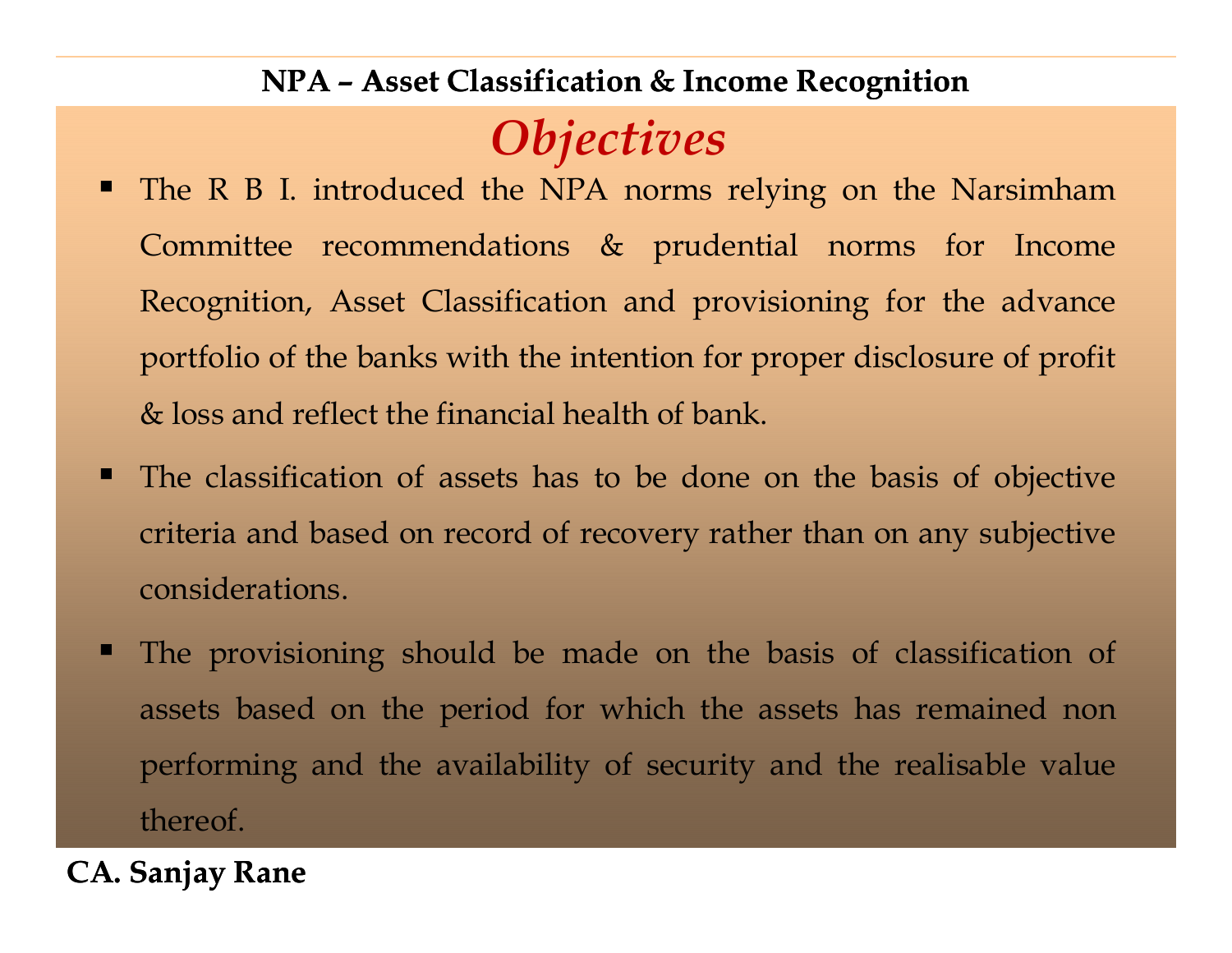## *Non Performing Asset Identification*

An asset becomes non-performing when it ceases to generate income for the bank & or becomes non-productive assets & it can be broadly classified as <sup>g</sup>iven below.

| <b>Type of loan</b>                    | <b>Identification</b>                                                                                                                                                                                                                                                                                                                                                                                                                                                                                                                                            |  |  |  |  |
|----------------------------------------|------------------------------------------------------------------------------------------------------------------------------------------------------------------------------------------------------------------------------------------------------------------------------------------------------------------------------------------------------------------------------------------------------------------------------------------------------------------------------------------------------------------------------------------------------------------|--|--|--|--|
| <b>Term Loan</b>                       | Account is treated Interest and/ or instalment remains over due for a period of<br>more than 90 days.                                                                                                                                                                                                                                                                                                                                                                                                                                                            |  |  |  |  |
| Cash Credit &<br>Overdraft<br>accounts | Account is treated as NPA if it remains out of order for a period of more than 90<br>days. An account is treated as out of order if,<br>outstanding balance remains continuously in excess<br>$\bullet$ The<br><sub>of</sub><br>sanctioned/drawing power limit or<br>• Though the outstanding balance is less than the sanctioned limit/drawing<br>power.<br>• There are no credits continuously for more than 90 days in the account i.e. the<br>account is non-operative.<br>• The credits during the aforesaid period in accounts are not sufficient to cover |  |  |  |  |
|                                        | the interest debited during the same period.                                                                                                                                                                                                                                                                                                                                                                                                                                                                                                                     |  |  |  |  |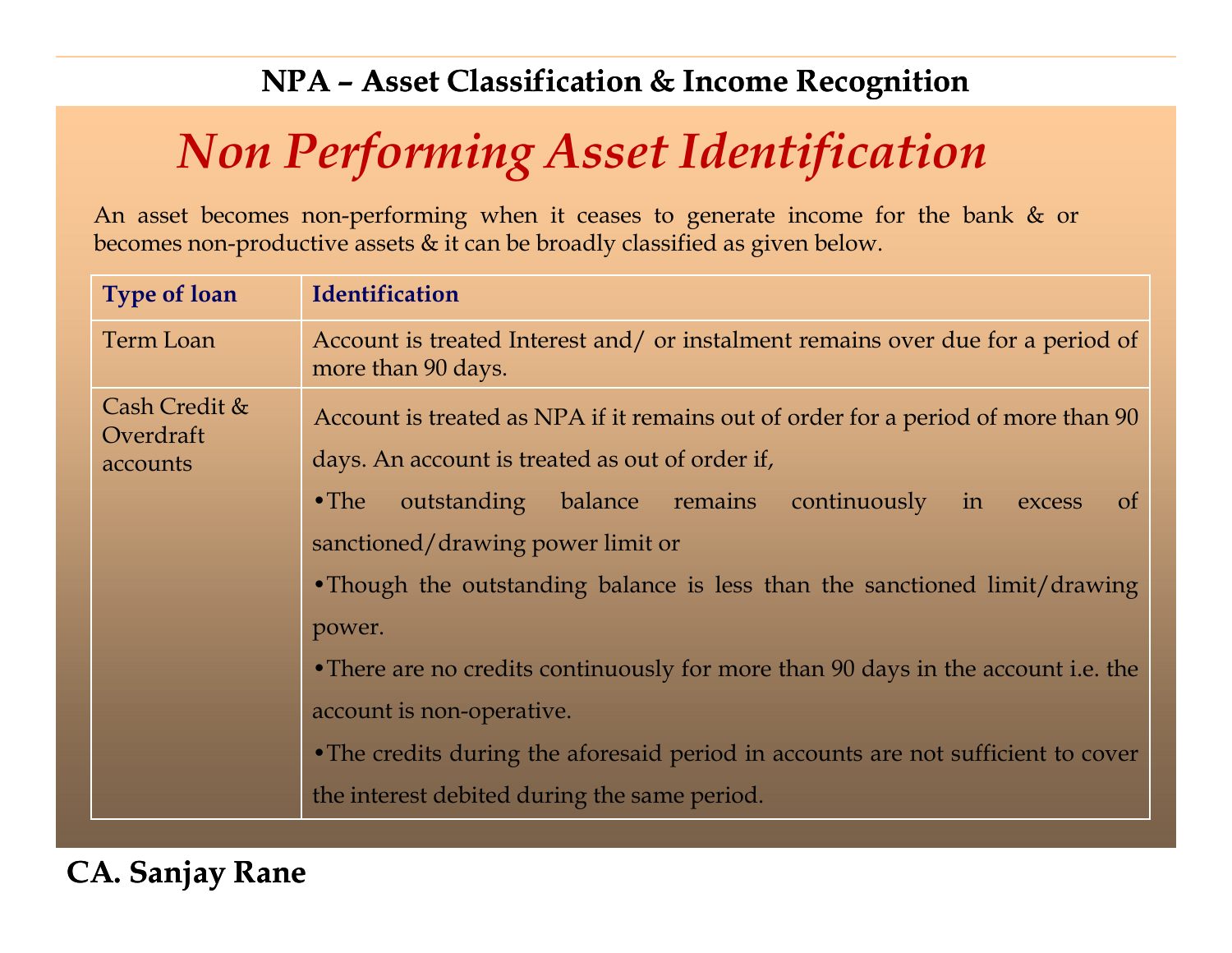## *Non Performing Asset Identification*

| <b>Type of loan</b>               | <b>Identification</b>                                                                                                                                                                                                                                     |
|-----------------------------------|-----------------------------------------------------------------------------------------------------------------------------------------------------------------------------------------------------------------------------------------------------------|
| Bill Purchased/<br>Discounted     | Bill remains over due for a Discounted period of more than 90 days.                                                                                                                                                                                       |
| Agricultural<br>Advances          | • In case of Short duration crops, the installment of principle or interest<br>thereon remains overdue for two crop seasons<br>• In case of long duration crops, the installment of principle or interest<br>thereon remains overdue for one crop season. |
| Liquidity facility                | Remains outstanding for more than 90 days in respect of securitization<br>transaction.                                                                                                                                                                    |
| Derivative<br><b>Transactions</b> | Overdue receivables representing positive mark to market value of a<br>derivative contract remaining unpaid for a period of 90 days from specified<br>due date.                                                                                           |

An account is classified as NPA only if interest due and charged during any quarter is not serviced fully within <sup>90</sup> days from the end of the quarter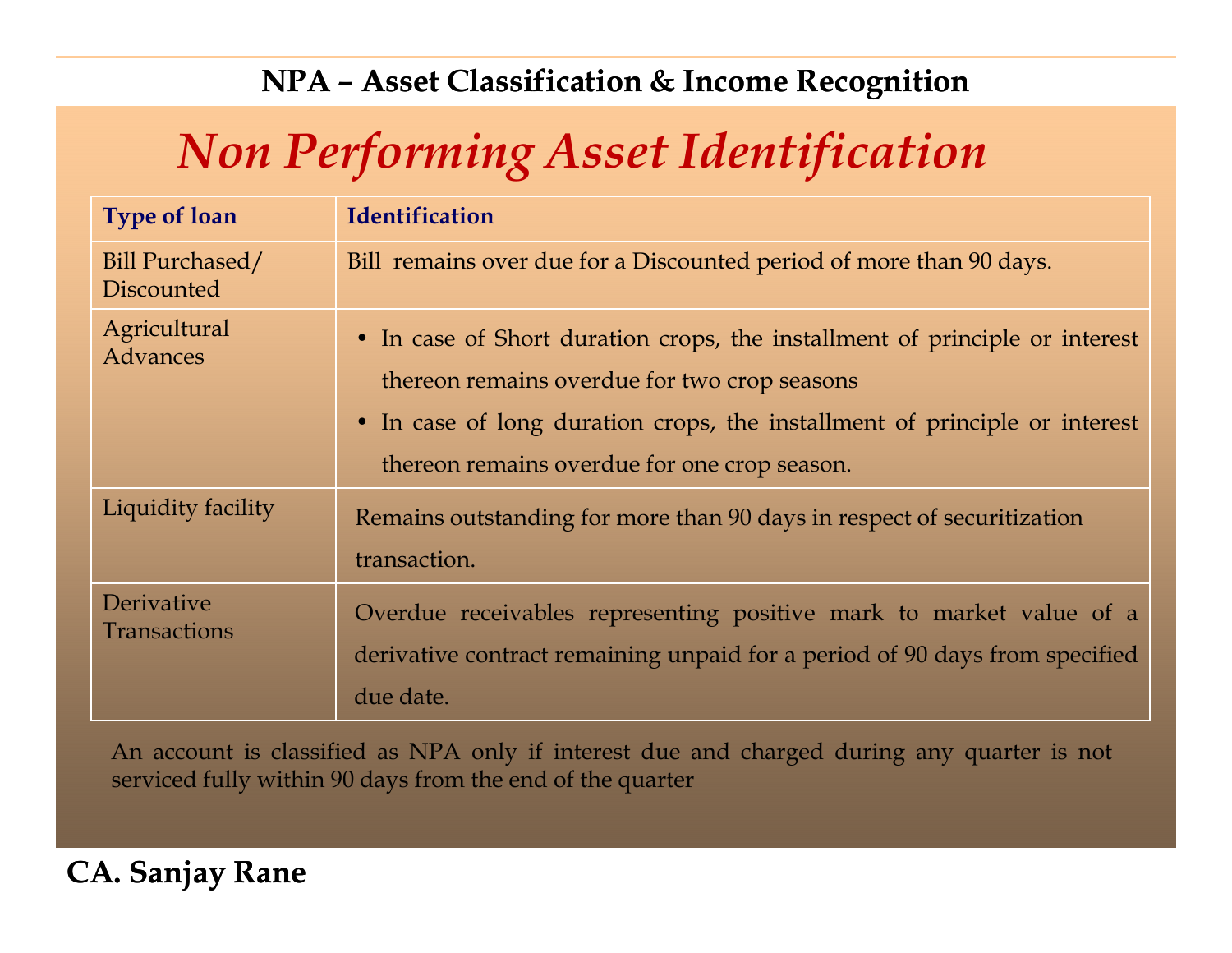### *Asset Classification*

After identification NPA assets are classified into four categories in view of their status as NPA, availability of security and factors affecting the recovery of their dues. On the basis of said classification provisions are to be made.

#### **i) Standard assets: -**

These are assets which are regular in paying interest/installment  $\&$  its operations are normal.

#### **ii) Sub-standard assets: -**

If the loan is NPA upto <sup>12</sup> months the same is called Sub Standard Assets.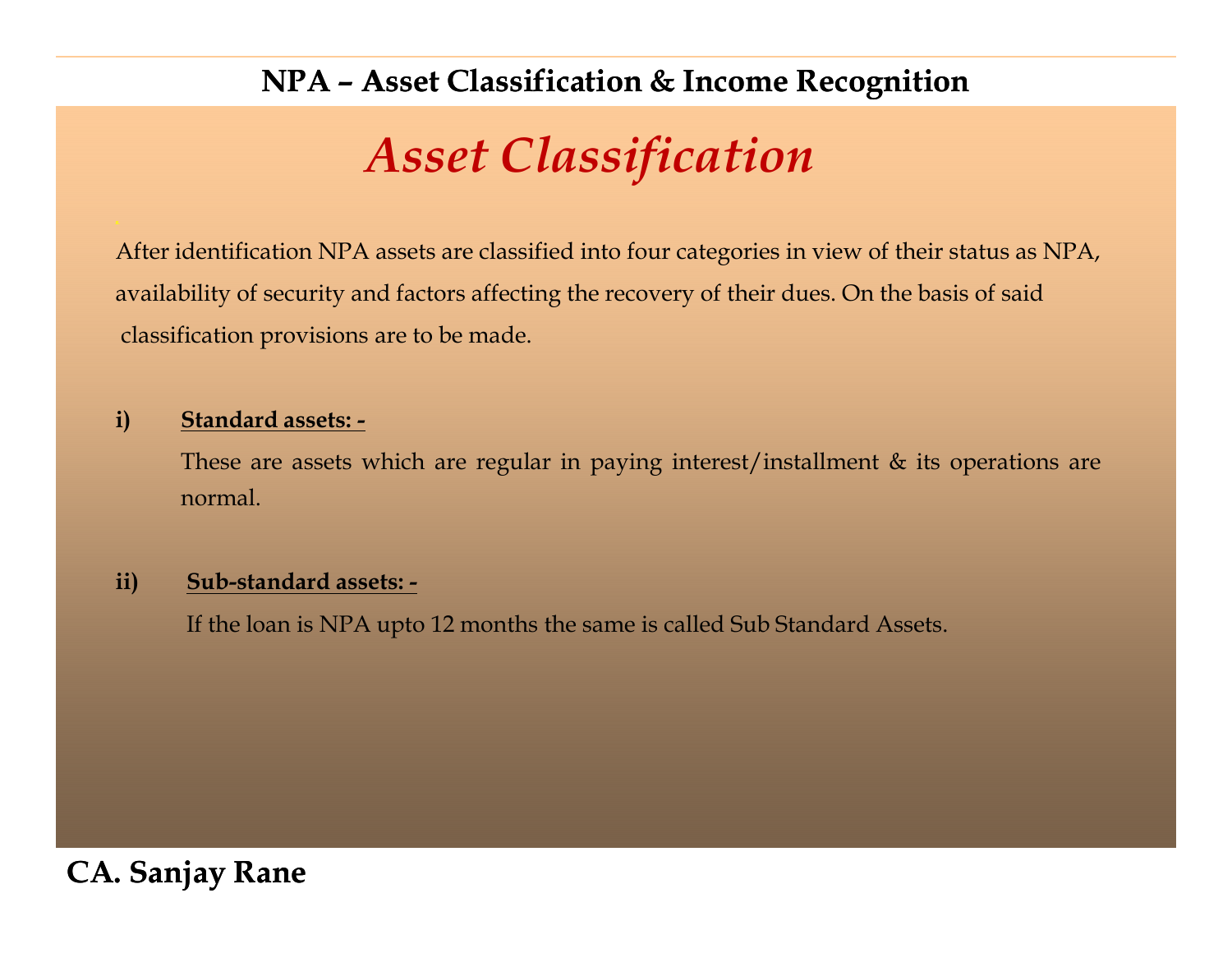### *Asset Classification*

#### **iii) Doubtful assets: -**

If an asset is <sup>a</sup> sub-standard asset for <sup>a</sup> period exceeding <sup>12</sup> months, it should be classified as doubtful asset. The said doubtful assets are further classified age-wise i.e. doubtful assets upto <sup>1</sup> year, 1to <sup>3</sup> years & over three years respectively.

| Doubtful Assets upto NPA |                                                 |
|--------------------------|-------------------------------------------------|
| 1 year                   | Of twenty four months                           |
| 1 to 3 years             | Over twenty four month & upto forty eight month |
| 3 years & above          | Above forty eight months.                       |

#### **iv) Loss Assets :-**

An asset identified by Bank or by internal/external auditor/RBI as loss assets with <sup>a</sup> little salvage value.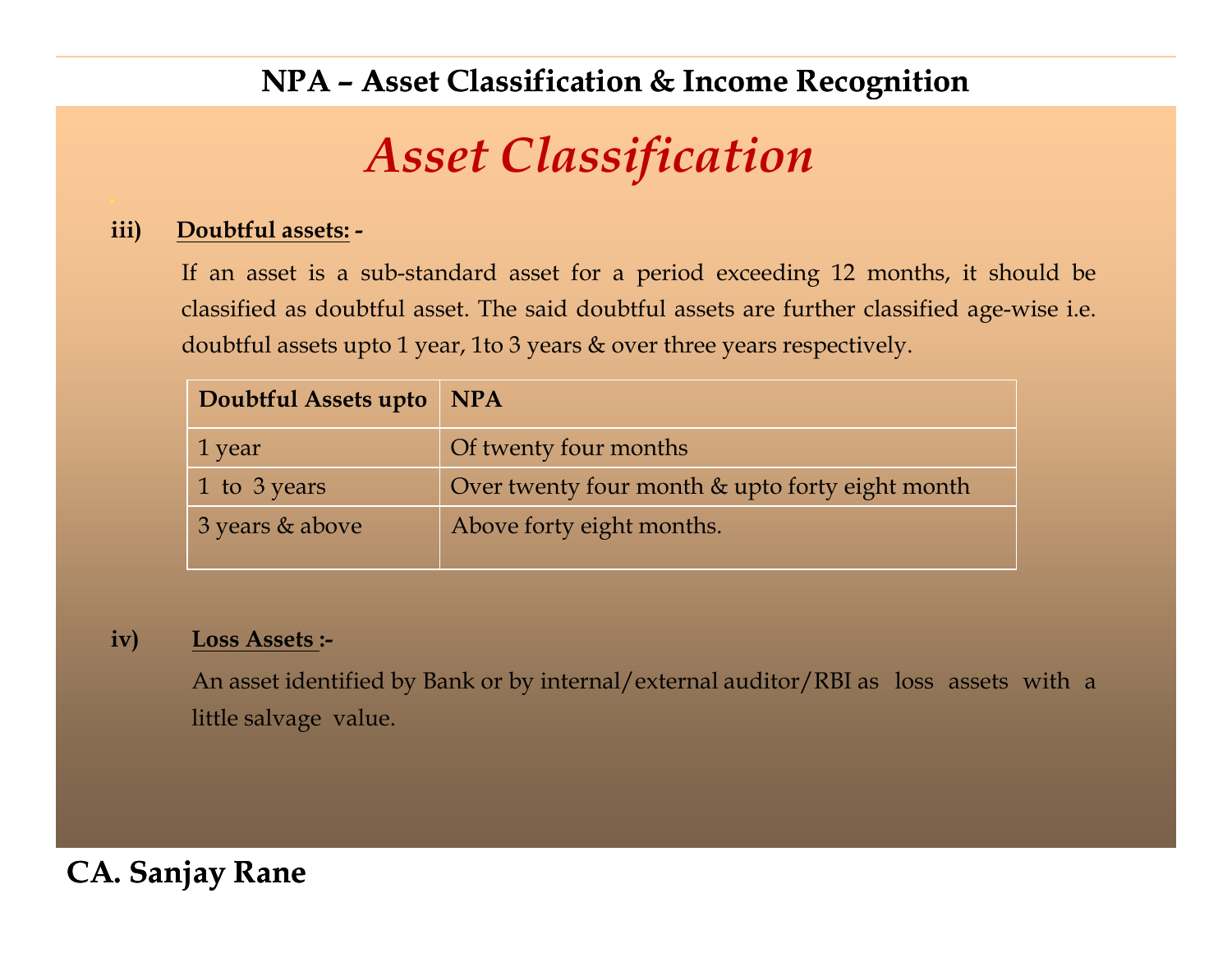### *Asset Classification*

- **v)** In respec<sup>t</sup> of accounts where there are potential threats to recovery because of erosion in value of Security or fraud by borrower, such accounts should directly be classified as doubtful/ loss irrespective of period for which is remained as NPA.
- vi) Upgradation of Accounts
	- • Reschedule of recovery cannot <sup>g</sup>ive the advance <sup>a</sup> better classification than the previous one.
	- • NPA accounts can be upgraded to Performing Accounts, provided all overdues are adjusted or atleast reduced to <sup>a</sup> period of less than <sup>90</sup> days.
	- • Upgradation within the NPA category is not permitted i.e. Doubtful account cannot be made substandard even if the overdues are reduced to less than <sup>18</sup> months.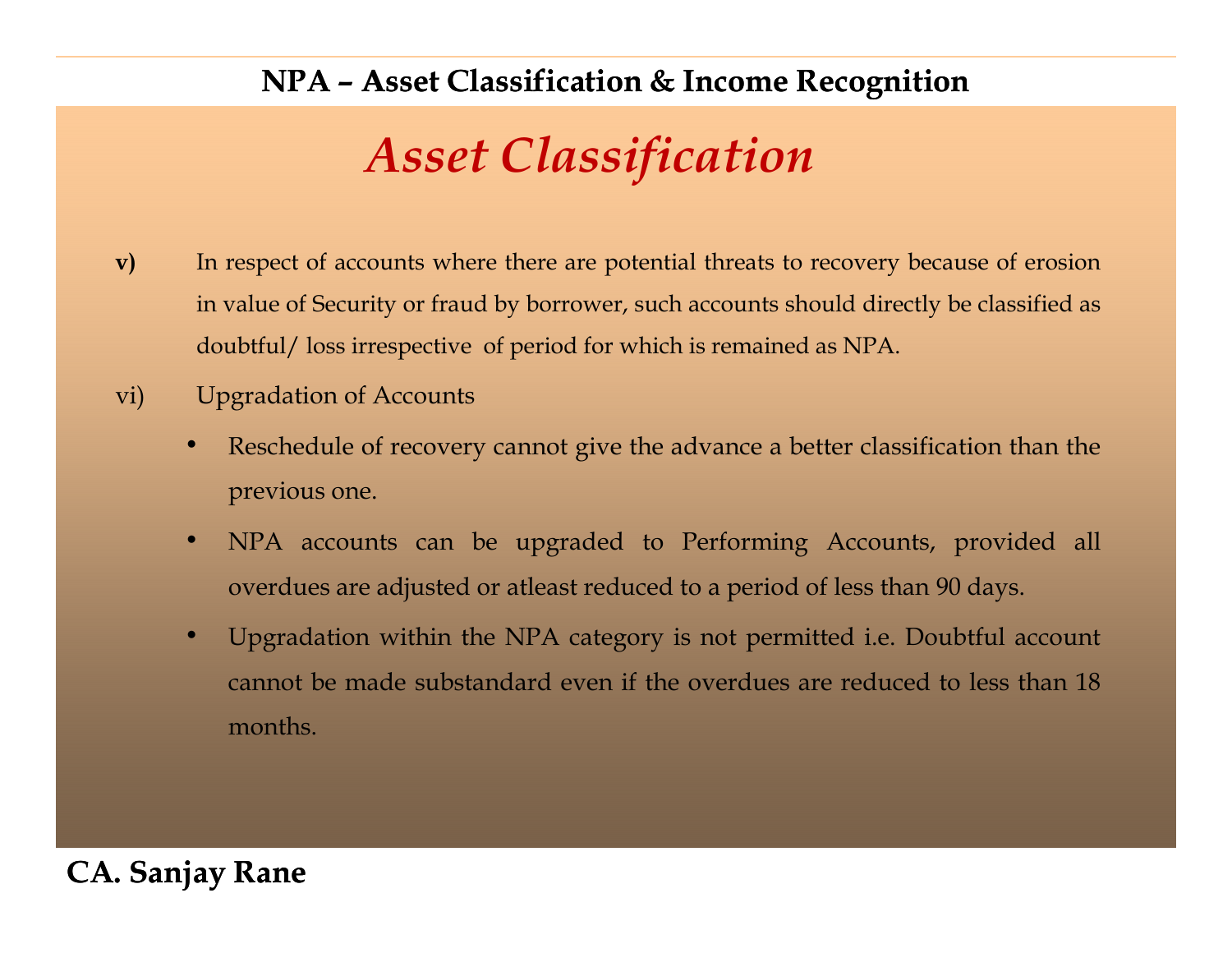## *Notes To Be Considered for calculation of NPA*

- K Accounts should not be classified as NPA merely due to existence of some deficiencies of temporary nature such as non-availability of adequate drawing power, balance outstanding exceeding the limit, non submission of stock statements (Stock statement older than <sup>90</sup> days temporary deficiency & becomes NPA on <sup>90</sup> days thereafter) subject to overall performance of conduct is satisfactory.
- n An account where the regular/Adhoc credit limits has not been reviewed/renewed within <sup>90</sup> days from the due date/date of ad-hoc sanction will be treated as NPA.
- п The accounts are regularised before Balance Sheet date by repaying overdues through genuine sources (Not by sanction of additional facilities or transfer of funds between *accounts)* then these accounts need not be treated as N.P.A. However, such classification should be handled with due care and without any subjectivity.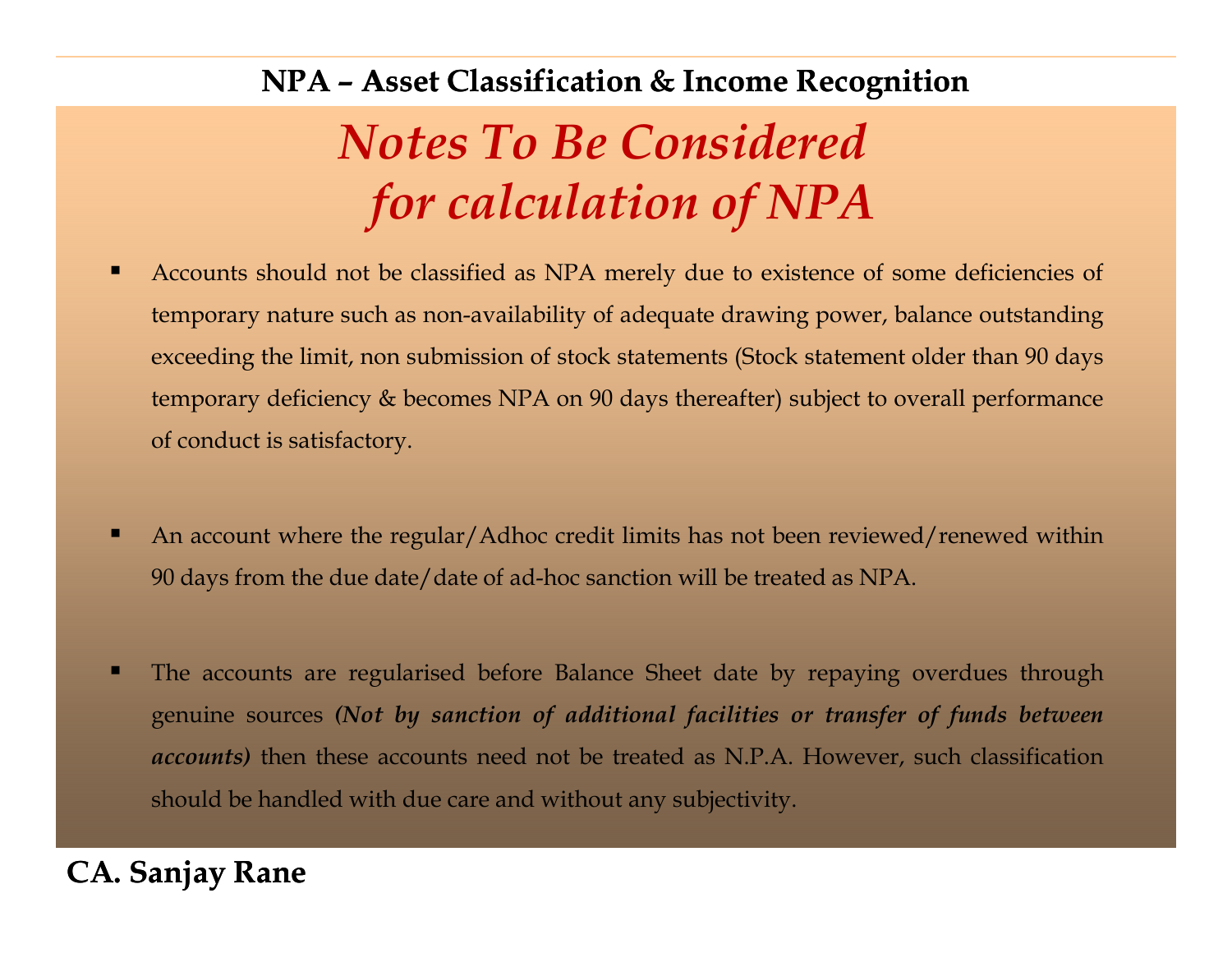- п In case of consortium advances – classification be done on the recoverability of advance in the books of account of the individual member bank. Bank needs to arrange to ge<sup>t</sup> their share of recovery or obtain an express consent from the Lead Bank.
- Asset Classification to be borrower-wise and not facility-wise
	- $\triangleright$  If one facility of borrower is NPA, all the facilities of that borrower are to be treated as NPA under the same category of classification. It may be noted that if a borrower has cash credit  $\&$ term loan and if one becomes NPA, both these facilities will have to be treated as NPA and classified either as substandard/doubtful/as the case of first NPA facility.
- n Credit facility backed by Central Government guarantee though overdue may be treated as NPAonly when the Govt. repudiates its guarantee when invoked.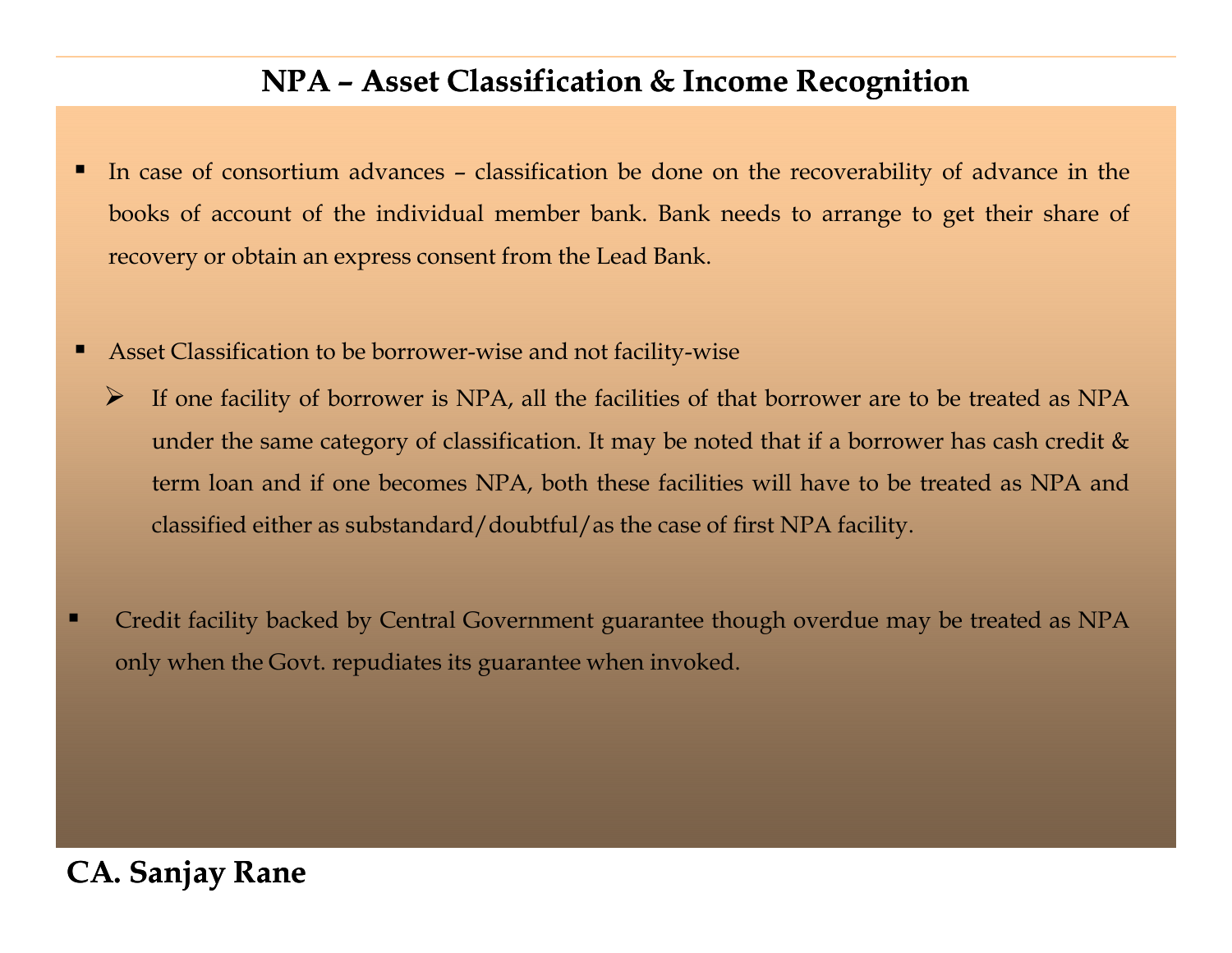- п Advances against Gold Ornaments, Shares, other Govt. Securities and other securities not exemp<sup>t</sup> from provisioning norms.
- н Staff loans should not be treated NPA unless problematic cases.
- п Loans against Banks Fixed Deposits, NSC's, LIC, UTI, Indira Vikas Patra, LIC Policies are of self liquidating nature and where outstanding are within the maturity value not treated as NPAs.
- п The restructured substandard account would be eligible to be upgraded to the standard category only after one year after the date when the first paymen<sup>t</sup> of interest or of principal, whichever is earlier fails due subject to satisfactory performance during the period.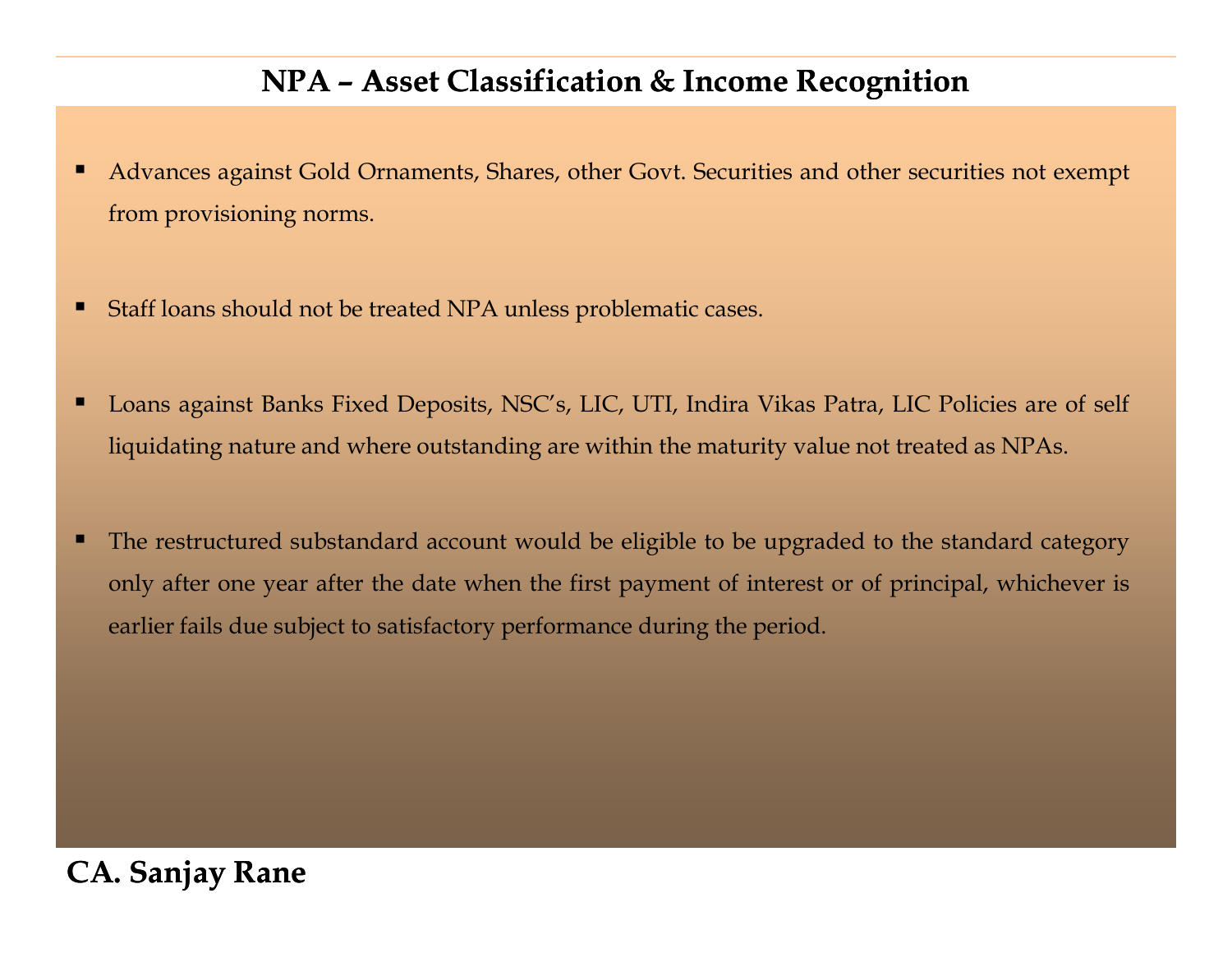- п In case where after restructuring the performance is not as per revised repaymen<sup>t</sup> schedule for one year, then the account will be downgraded / classified as per original repaymen<sup>t</sup> schedule.
	- Е In case of accounts where there is erosion in the value of security or fraud has been committed by borrower, the same should be straightaway be classified as doubtful or loss; specifically-
- $\bullet$  where value of security has eroded by more than 50%, account should be classified as 'doubtful' and
- • where realisable value of security is less than 10% of the outstanding amount, the existence of security should be ignored and the account should be classified as 'loss'.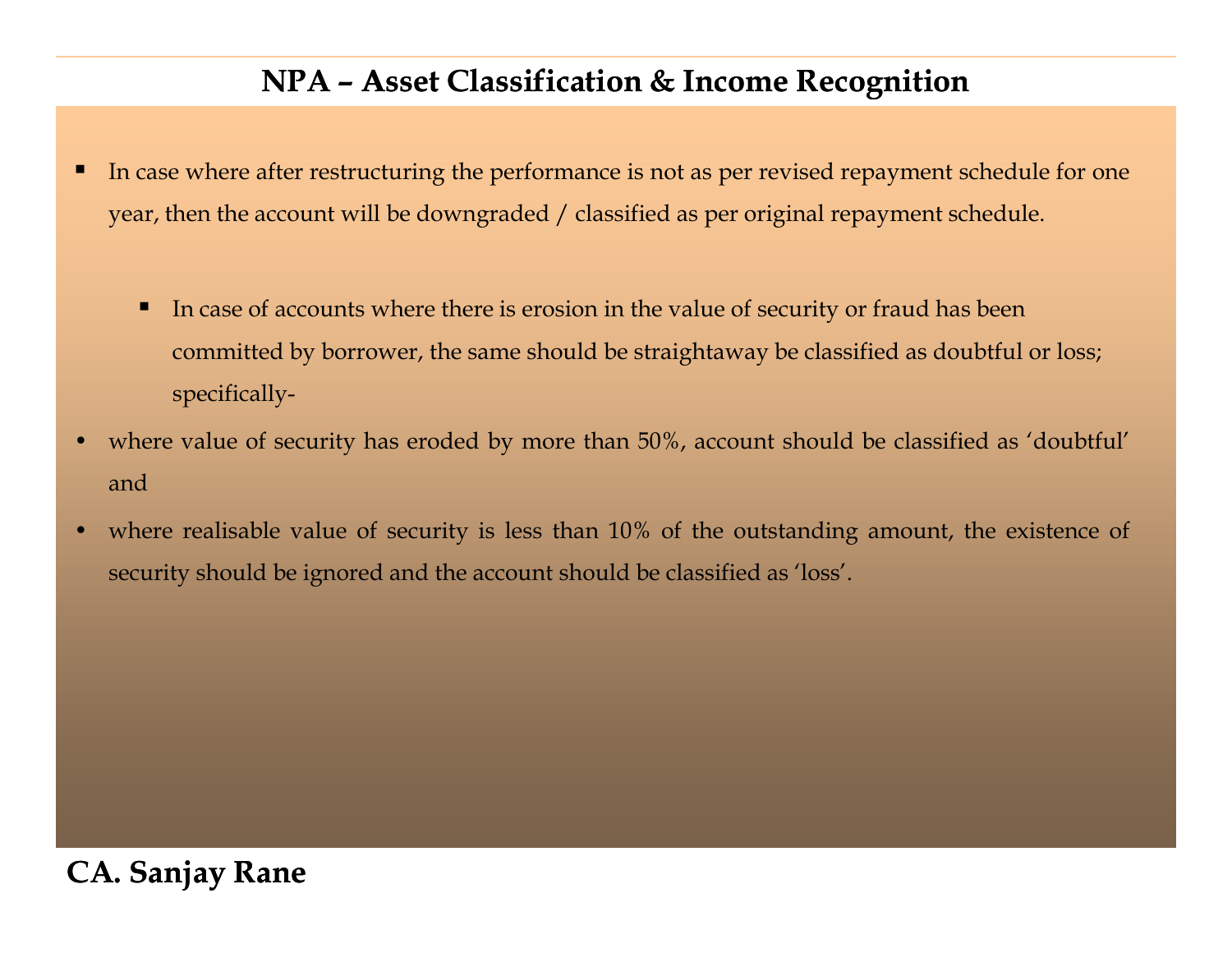### *Provisioning Norms*

The provisions should be made on the basis of classification of assets into four different categories as stated above i.e. standard, substandard, doubtful & loss assets.

|    | Category        | Period                   | <b>NPA</b>            | Provisioning                                                                                                                  |
|----|-----------------|--------------------------|-----------------------|-------------------------------------------------------------------------------------------------------------------------------|
| A. | <b>Standard</b> |                          | Non NPA               | $0.25\%, 1\%$ , 2% & 0.40% on gross amount in<br>phased manner as shown in Note 1<br>hereunder                                |
| B  | Sub-standard    | $\overline{\phantom{0}}$ | NPA upto 12<br>months | Secured Exposure - 15 %<br>Unsecured Exposure - 25%<br>Unsecured exposure in respect<br>$\sigma$<br>Infrastructure loan - 20% |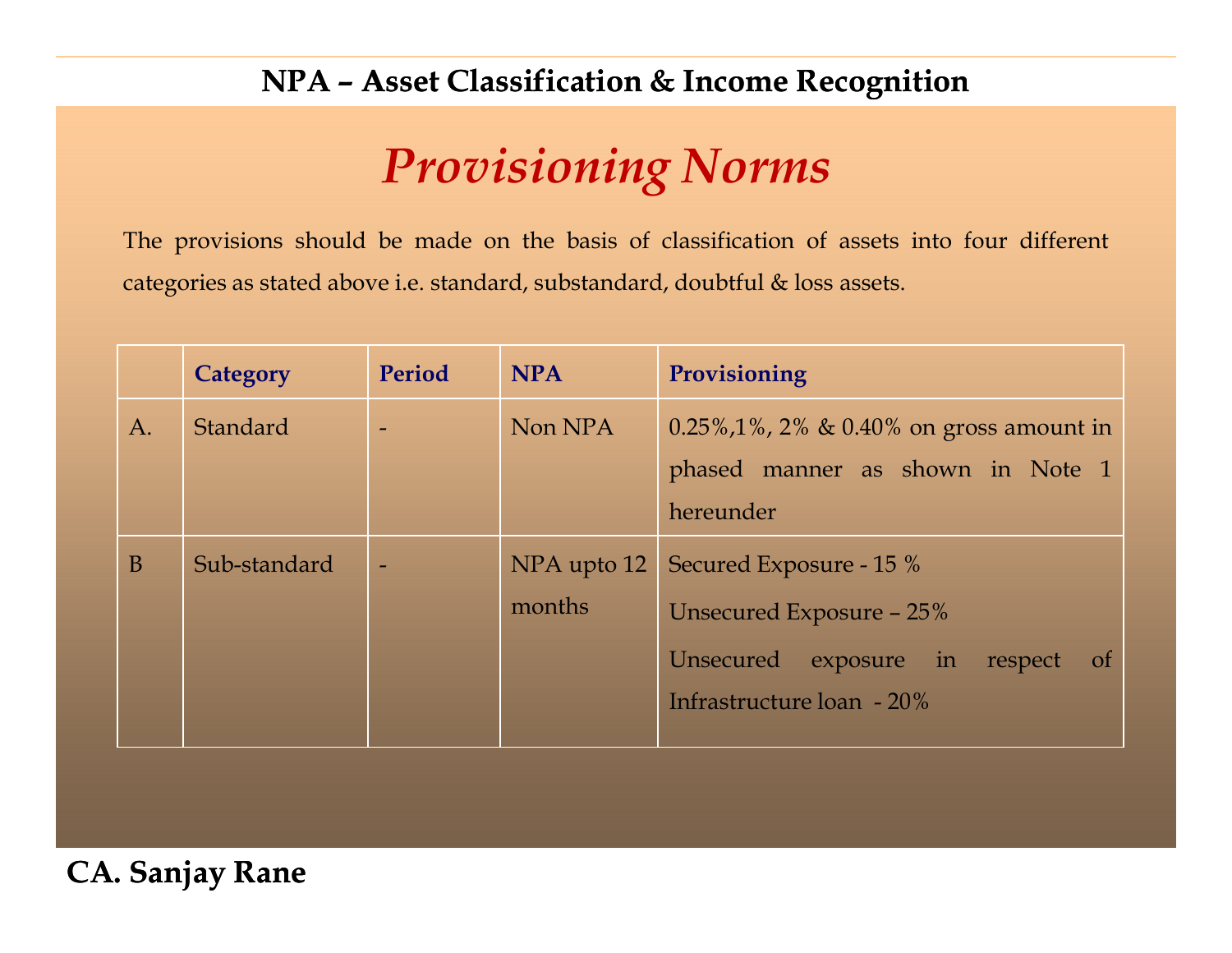### *Provisioning Norms*

|               | Category | Period                 | <b>NPA</b>             | Provisioning                                                                          |
|---------------|----------|------------------------|------------------------|---------------------------------------------------------------------------------------|
| $\mathcal{C}$ | Doubtful | Upto<br>One<br>year    | months                 | NPA upto $24 \mid 100\%$ on unsecured portion & 25% on<br>realizable value of Assets. |
|               |          | One to Three<br>years  | NPA upto 48<br>months  | 100% on unsecured portion $& 40\%$ on<br>realizable value of assets.                  |
|               |          | three<br>Over<br>years | NPA above 48<br>months | 100 %                                                                                 |
| D             | Loss     |                        |                        | 100%                                                                                  |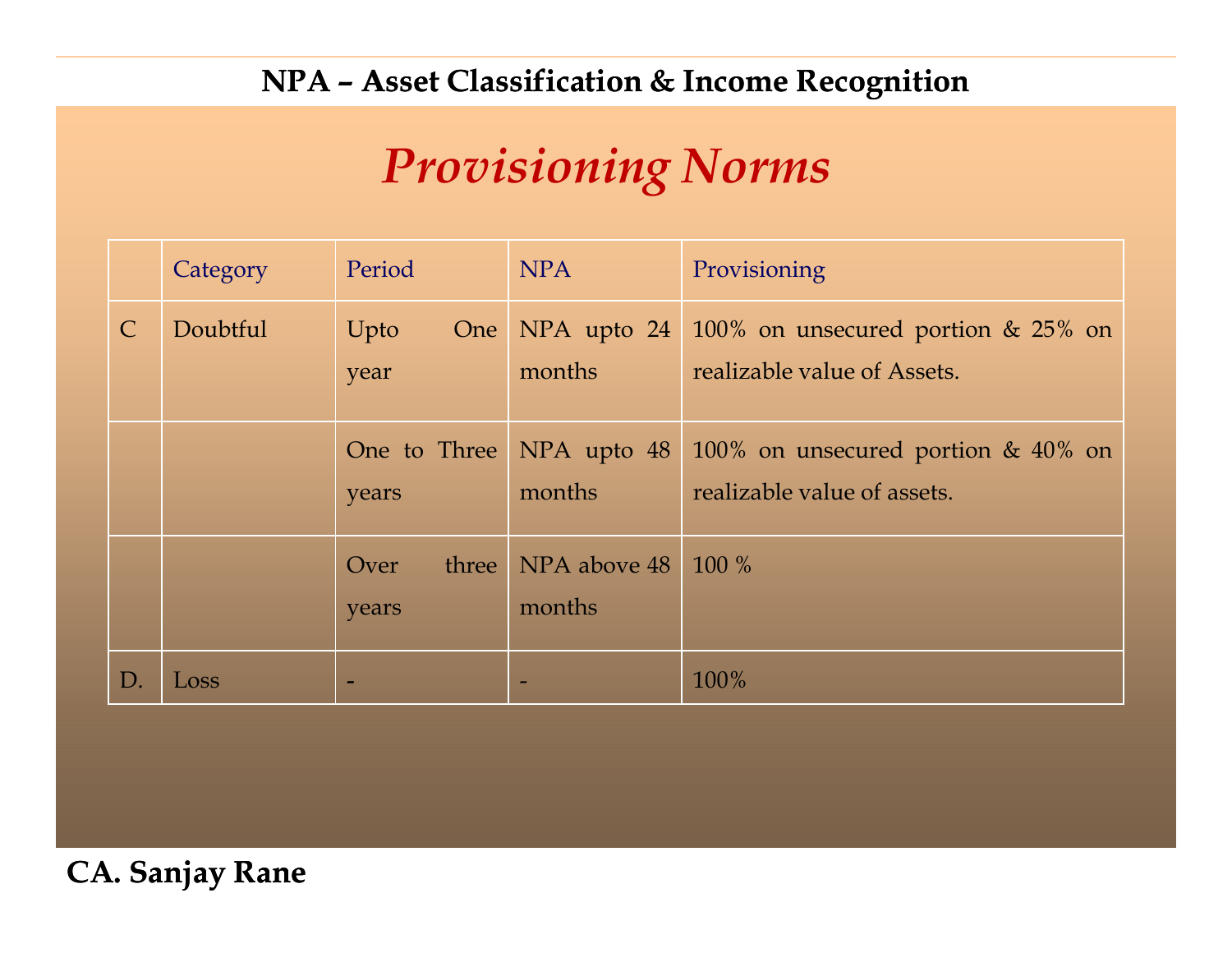## *Provisioning Norms*

#### 1.**Provision in respec<sup>t</sup> of Standard Advances**

- a. 0.25% of gross amount for advances to agricultural and SME sectors.
- b. 1% of advances to Commercial Real Estate (CRE)
- c. 2% of advances to Housing loan at teaser rates. However after <sup>1</sup> year from the date on which the rates are reset at higher rates, the provision should be 0.40%
- d. 2% in case of Restructuring accounts classified as Standard advances
- e. 0.40% of gross account for advances other than (a), (b), (c) & (d).
- 2. Realisable Value of Security shall be include Principal Security, Collateral Security, DIGCC/CGS Claim, Sundry Credits, Net Worth of Borrower and Guarantors, Deposits as per court order and Value of attached assets as per Court Order.

T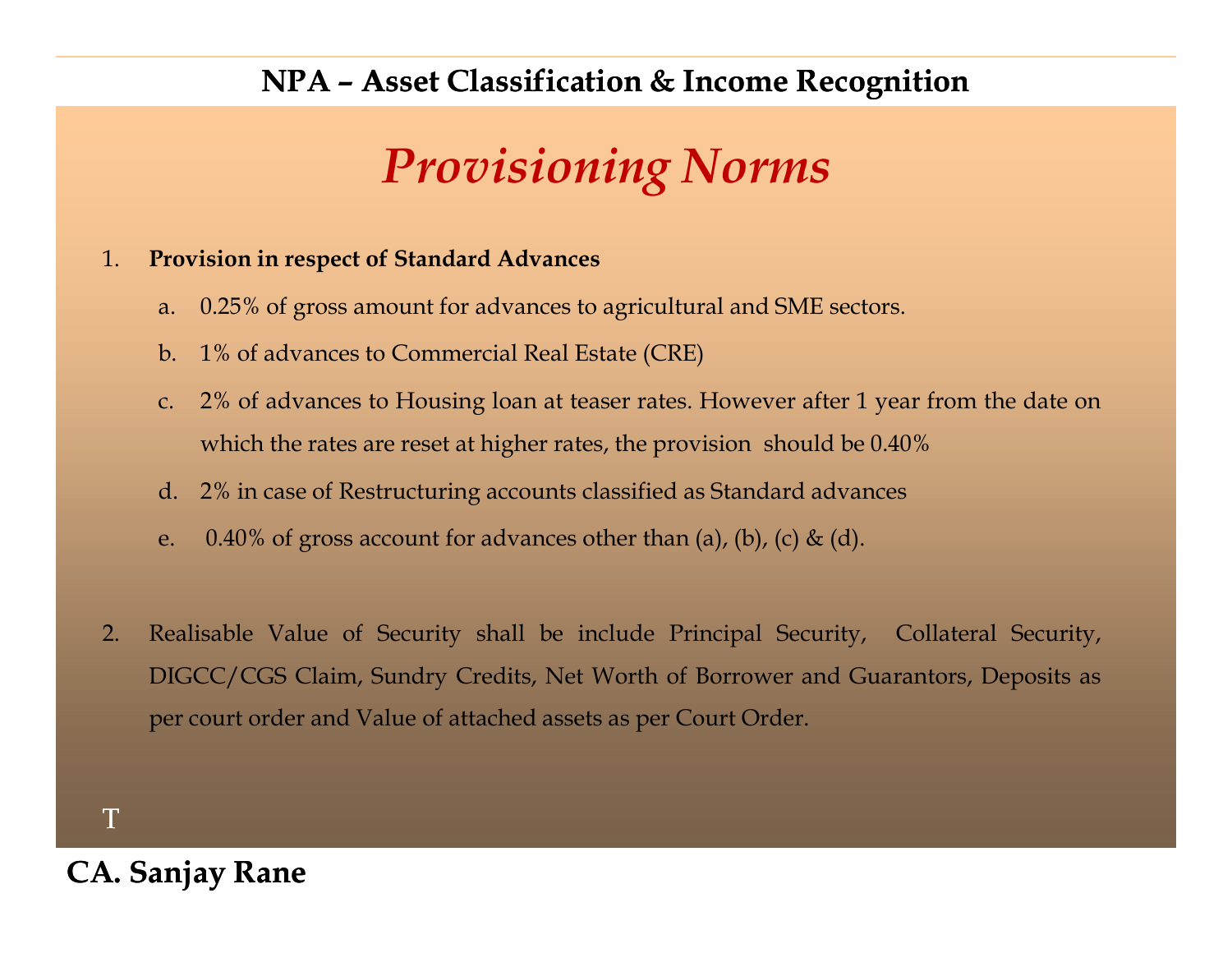- 3. For all NPA accounts provisioning should be made on amounts outstanding less amount of interest/other charges debited not recovered by the year end.
- 4. The country based risk provision ranging from 0.25 % to <sup>100</sup> % to be made.
- 5. <sup>A</sup> bank may voluntarily make specific provisions for advances at rates which are higher than the rates prescribed under existing regulations, to provide for estimated actual loss in collectable amount, provided such higher rate are approve<sup>d</sup> by Board of Directors
- 6. The amount of liquidity facility drawn and outstanding for more than <sup>90</sup> days, in respec<sup>t</sup> of securitization transactions, should be fully provided for.
- 7. In respec<sup>t</sup> of NPA balance of Rs.5 crores & above, bank needs to formulate policy for annual stock audit by external agencies & in respec<sup>t</sup> of immovable properties, valuation to be carried once in <sup>3</sup> years by approve<sup>d</sup> value.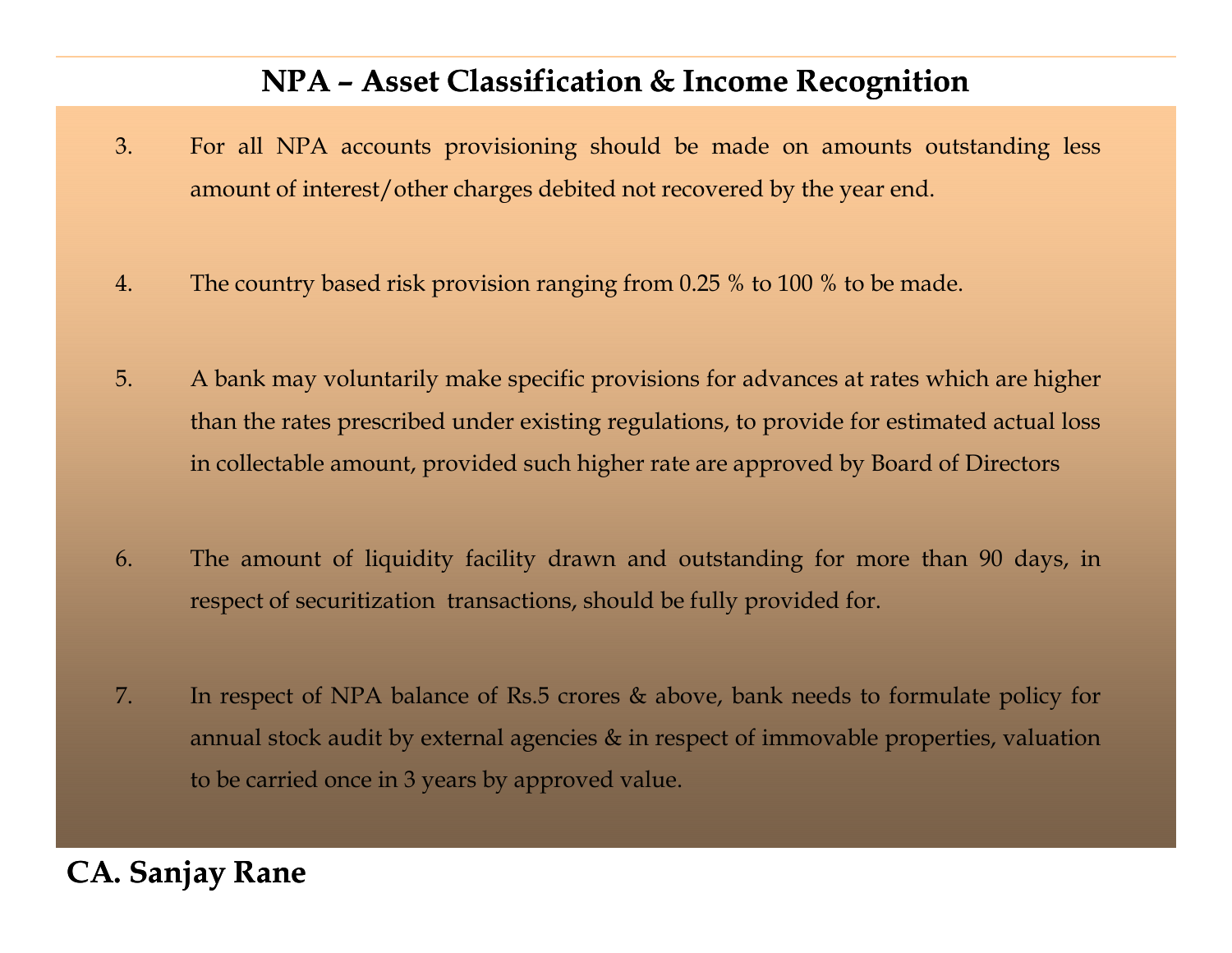## *Provisioning Coverage Ratio*

- п Provisioning Coverage Ratio (PCR) is the ratio of provisioning to gross non-performing assets and indicates the extent of funds <sup>a</sup> bank has kept aside to cover loan losses.
- П Banks should have total provisioning coverage ratio of not less than 70%.
- П The surplus provision under PCR vis-à-vis as required as per norms should be segregated into an account styled as "countercyclical provisioning buffer". The buffer will be allowed to be used by banks for making specific provisions for NPAs during periods of system wide downturn, with the prior approva<sup>l</sup> of RBI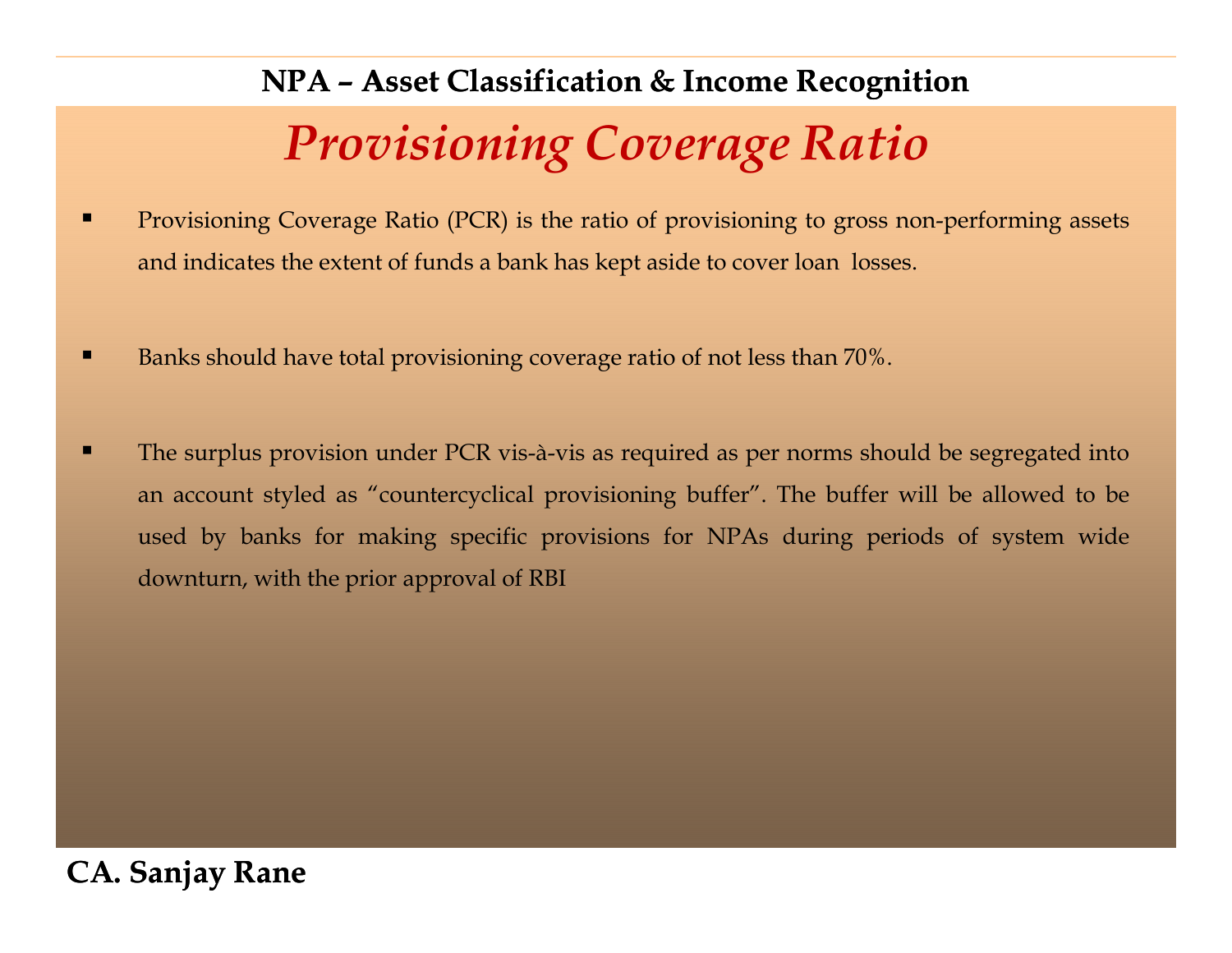### *Income Recognition*

- n Banks should not charge and take to income accounts interest accrued on non-performing assets. Income from non performing assets is not recognized on accrual basis but is booked as income only when it is actually received.
- п Interest on advance against Term deposits, NSC, Indira & Kisan Vikas Patra & LIC may be taken to income subject to availability of Margin.
- п In the absence of clear agreemen<sup>t</sup> between the Bank and the Borrower, an appropriate policy to be followed in uniform and consistent manner.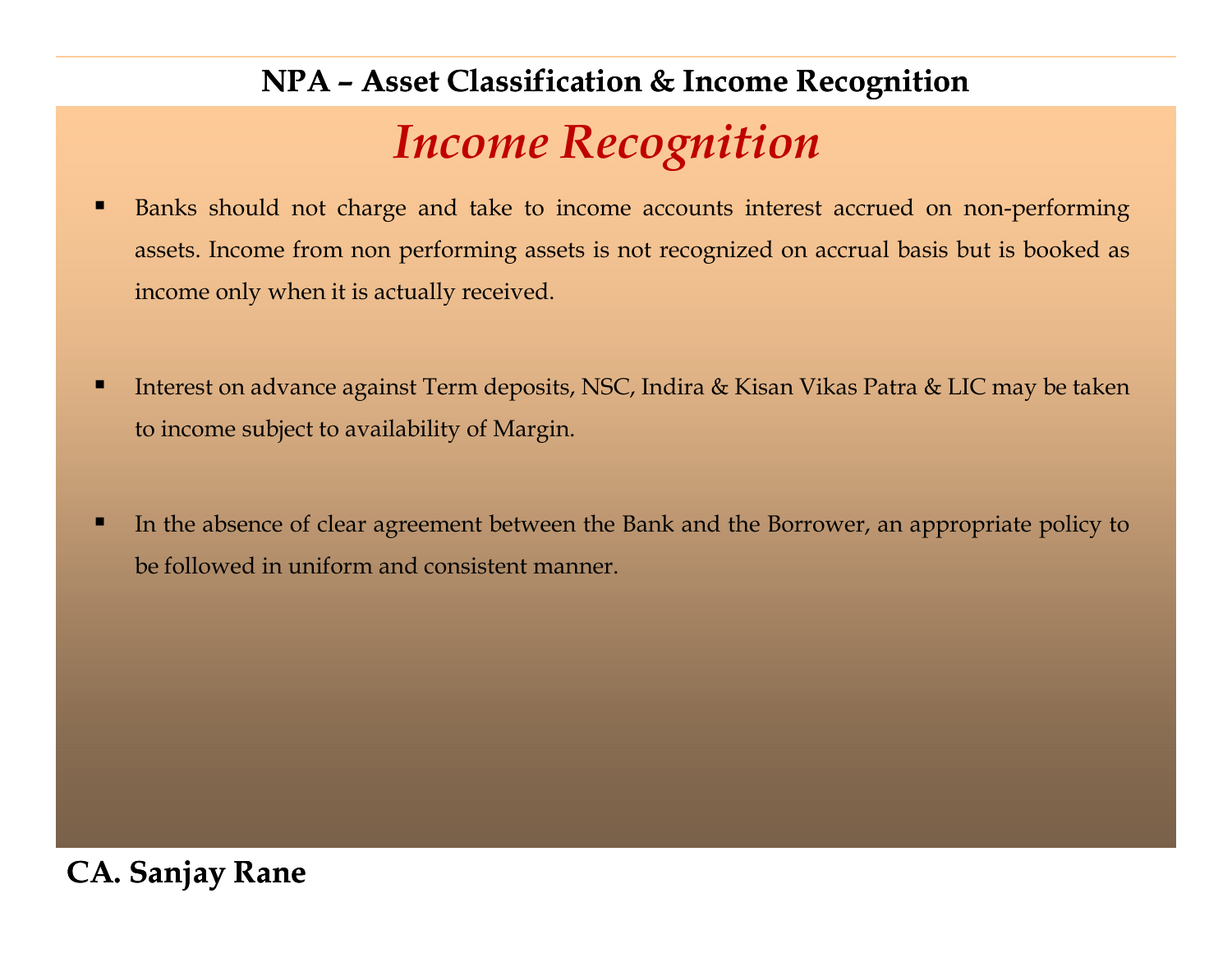### *Income Recognition*  **NPA – Asset Classification & Income Recognition Asset**

п On an account turning NPA, banks should reverse the interest already charged and not collected by debiting Profit and Loss account, and stop further application of interest. However, banks may continue to record such accrued interest in <sup>a</sup> Memorandum account in their books. For the purpose of computing Gross Advances, interest recorded in the Memorandum account should not be taken into account.